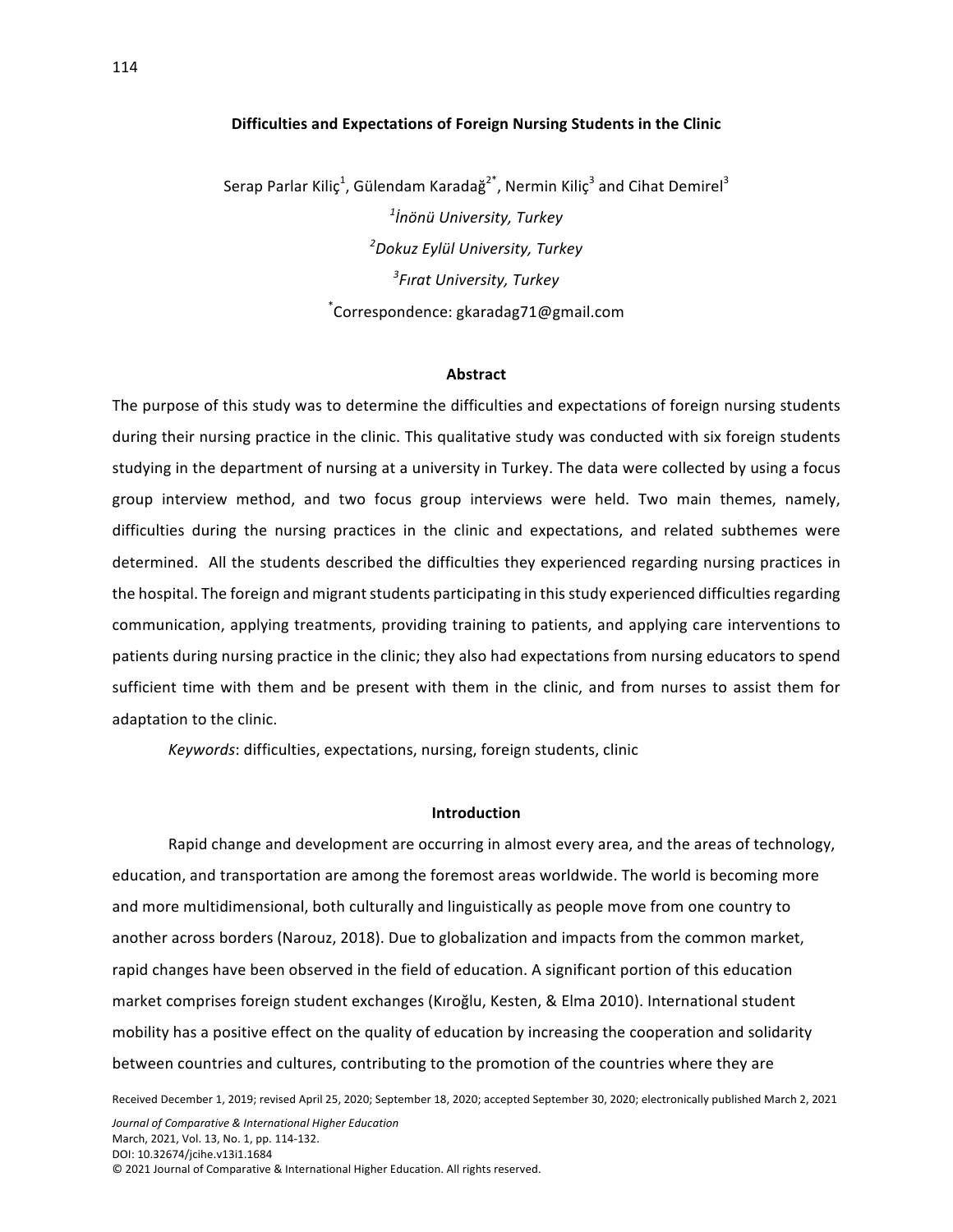educated, and securing accreditation and standards to attract international students (OECD, 2016). Looking across the world, the number of international students, which was around 800,000 in 1975, reached six million in 2014, and eight million by 2020 (Kocabıyık, Donat, & Güvendir, 2019).

According to the data of the Higher Education Council, foreign nationals studying in academic universities in Turkey in 2017-2018 was 125,138. The leading countries sending international students are Syrian (20,701 students), Azerbaijan (17,088 students), and Turkmenistan (12,247 students). Based on the '2016 Turkey Migration Report' prepared by the Directorate General of Migration Management, Ministry of Internal Affairs, the total number of foreign students in universities in Turkey was 103,727 (Turkish Migration Report, 2017; Doğru, 2020). 

# **Literature Review**

Students of foreign nationalities who study in Turkey or study as migrants and reside in Turkey encounter difficulties as a result of living in a different country. Most of these are based on difficulties caused by the adaptation process to a new and different culture (Tuzcu & Bademli, 2014). International students in Turkey face many challenges such as culture diversity, education system, language, environment customs and traditions (Narouz, 2018). Foreign students must adapt to the culture and way of life of a host country to succeed in their academic and social life (Rienties & Tempelaar, 2013; Tuzcu, 2014). In a study by Alagöz and Geçkil, (2017), they found that students reported difficulties related to language, communication, adaptation to a foreign environment, conflicts in social and moral values, feeling alienated, and adapting to a new education system. Having a different educational system, living in a different culture, not being able to speak Turkish sufficiently, and economic problems make adaptation for foreign students coming to Turkey for higher education difficult in terms of adaptation to the university and their circle and affect their academic success (Özcetin, 2013). According to the research results of Şahin and Demirtaş (2014) and Enterieva and Sezgin (2016), foreign students continue to have several types of academic, social and educational support service problems (Enterieva and Sezgin 2016). As internationalization is an important concept in higher education, faculty and administration department should play an important role to assess the international students' needs, challenges and culture shock in order to be able to plan for a supportive environment to provide different means of encounter and support of the international students and to include a social integration program in the curriculum (Narouz, 2018).

### **Foreign Student Nurses and Clinical Teaching**

Clinical teaching is the means by which student nurses learn to apply the theory of nursing and to facilitate integration of theoretical knowledge and practical skills in the clinical setting which becomes

115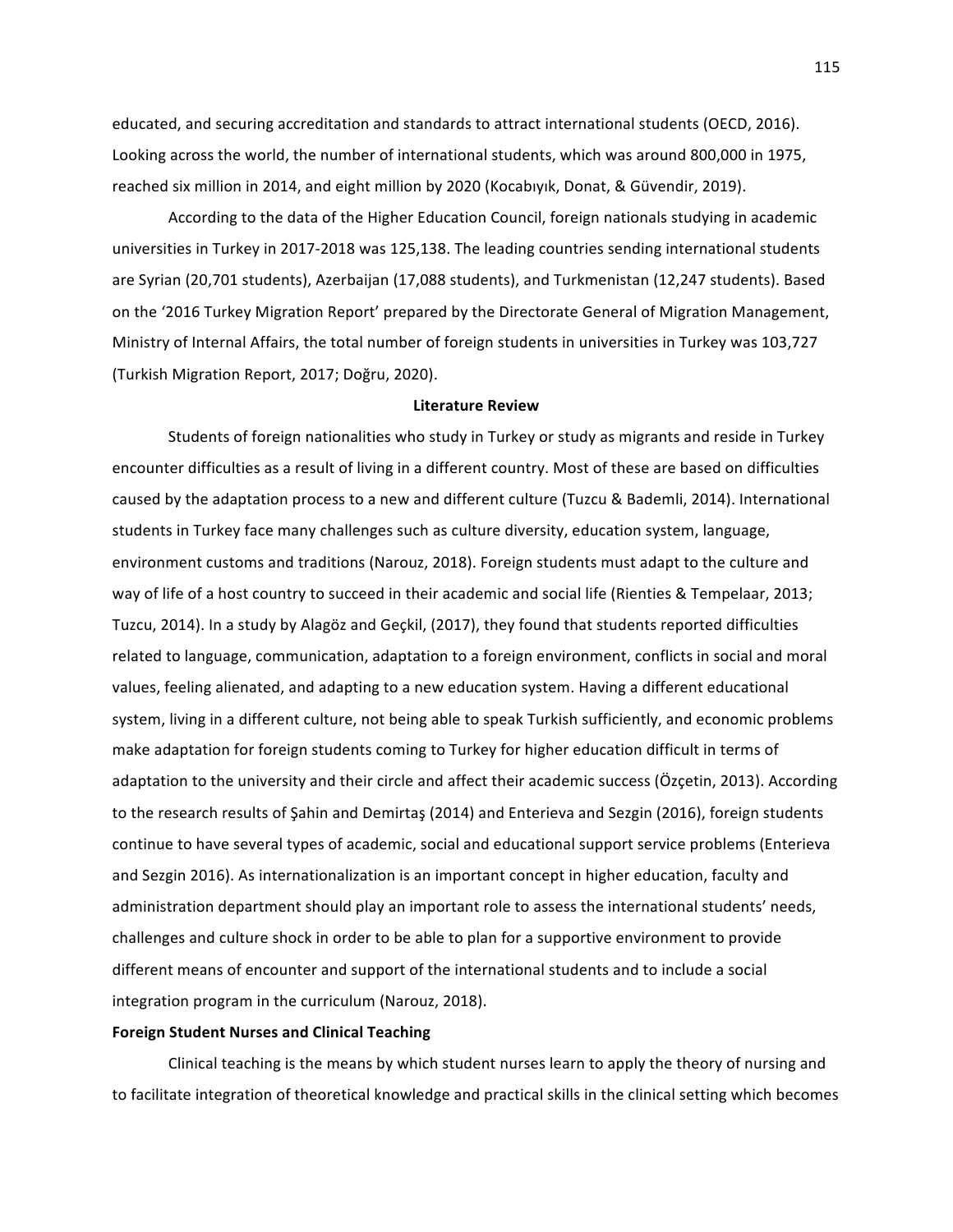the art and science of nursing (Tiwaken et al. 2015). Care is the principle topic for nurses with a significant role in the health team. The purpose of nursing care is to aid and accompany individuals unable to carry out special functions regarding their physical, psychological, and psychosocial needs. The health problems of individuals from different cultures, their perceptions of these problems, and their aid expectations may differ (Sevig & Tanrıverdi, 2012). Quality individual care may be provided by considering factors related to the culture, beliefs, customs, and values of patients and their families. Nurses play crucial roles in patient care and must respect cultural values of the patients while providing care and provide the required nursing care in that sense to enhance care quality (Foronda, 2008; Maier-Lorentz, 2008; Stimpson & Martin, 2005).

Another element that enhances nursing care quality is the adaptation of foreign nurses into their clinical setting or the nursing education of the nursing students. Clinical education is the main part of education for nursing and other health programs. Learning in clinical practice provides up to half of the educational experience for students taking in Nursing (Tiwaken et al., 2015). Students in the clinic practice are expected to achieve proficiency in expressing the values, attitudes, knowledge, and skills related to nursing education. This education also aims to increase critical thinking, analysis, psychomotor, communication, and management skills and confidence while implementing nursing. However, the success of clinic education is affected by many factors (Shawwa et al., 2015). One factor is when a student changes to a new educational environment. A limited number of studies have investigated both the language and education problems of foreign nursing students coming to Turkey to study. Based on these data, considered that determining the difficulties experienced by foreign and migrant students studying in the department of nursing regarding speaking a different language, experiencing cultural differences, being obliged to provide care in the hospital, and being the nurses of the future during clinic practice and their expectations and who will be the nurses of the future responsible for providing care in the hospital shall be a predictor for all patients receiving care in Turkey and other foreign patients continuing to receive the care to plan the nursing management. These data would be a guide for curriculum of foreign nursing students. Thus, the curricula should be organized by being aware of the difficulties and expectations of these students during their education and estimated to increase their motivation and sustain their education in a healthy and peaceful sense because of reasons such as positive nursing care and practices of the students. Therefore, this study, aimed to determine the difficulties of foreign students studying in the department of nursing in nursing practices in the clinic and their expectations.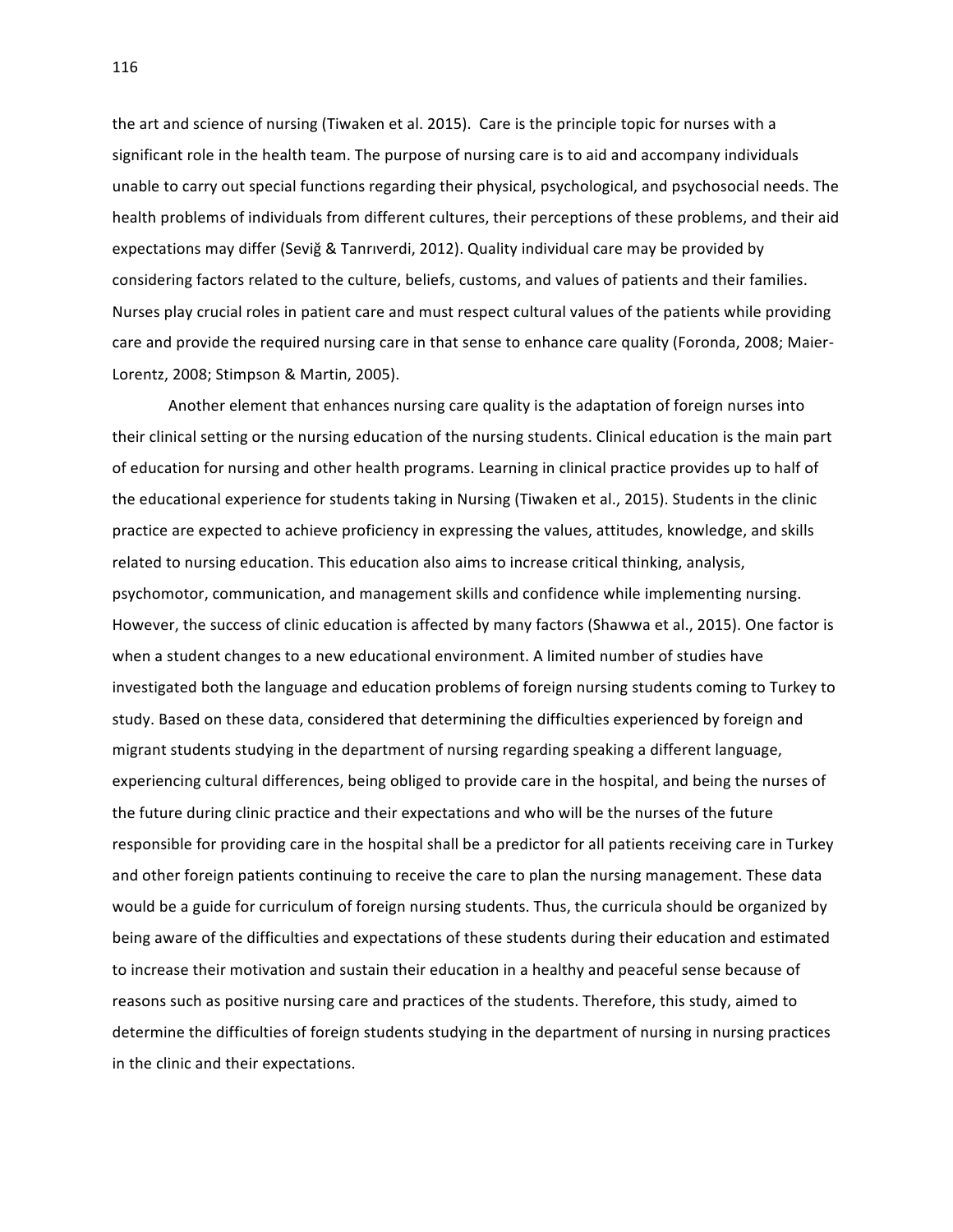The purpose of this study was to reveal the difficulties of foreign students studying in nursing departments in Turkey during their clinic practice, and their expectations.

### **Methodology**

### **Design and Sample**

Qualitative studies are a research method that have been used frequently in the fields of health and nursing. Qualitative research is helpful in determining the needs, preferences and motivations of healthcare professionals, students and patients (Başkale, 2016). The data collection method of the research was shaped based on the relevant literature (Erdoğan et al., 2014). The descriptive design of the study was based on qualitative content analysis using an inductive approach and involved discovery and description (Arlı, 2013; Karataş, 2015). Qualitative research is a flexible design that does not have a rule set for the sample size, and the sample size is decided in line with the research question and purpose (Erdoğan, Nahcivan, & Esin 2014). This approach emphasizes the use of meaning and the understanding of experiences of students. This study was conducted with six foreign students who were studying in the department of nursing at a university in the education year 2016/2017 and who met research inclusion criteria. In the study, a balanced number of male and female students and students from different countries was used to determine the difficulties and expectations of the students while conducting nursing practices in the clinic. There was a total of thirteen foreign students studying in the nursing department. The inclusion criteria for the participants in the study were as follows: 1) student in the department of nursing; 2) a foreign student; 3) a student participating in clinical practice in the hospital (therefore, first-year students were not included); 4) able to understand and speak Turkish; and 5) volunteered to participate in the study. All other students were excluded (three first-year students not participating in clinical practice; two students not able to understand and speak Turkish; two students did not volunteer to participate in the study).

### **Data Collection**

The data were collected by using a focus group interview method, and two focus group interviews were held. The focus group is defined as a group of individuals with specific characteristics that focus on discussions on a particular topic or topic. A focus group interview provides a setting for the relatively homogeneous group to reflect on the questions asked by the interviewer. (Dilshad & Latif, 2013). Focus group interviews enable a limited number of participants (six to eight) to discuss their feelings, ideas, impressions, expectations, and attitudes in an interactive manner regarding a particular topic and allow thorough data collection (Akıncı, 2015; Arlı, 2013). The focus group interviews were conducted in the schools of these students. Students were invited by the researchers to be informed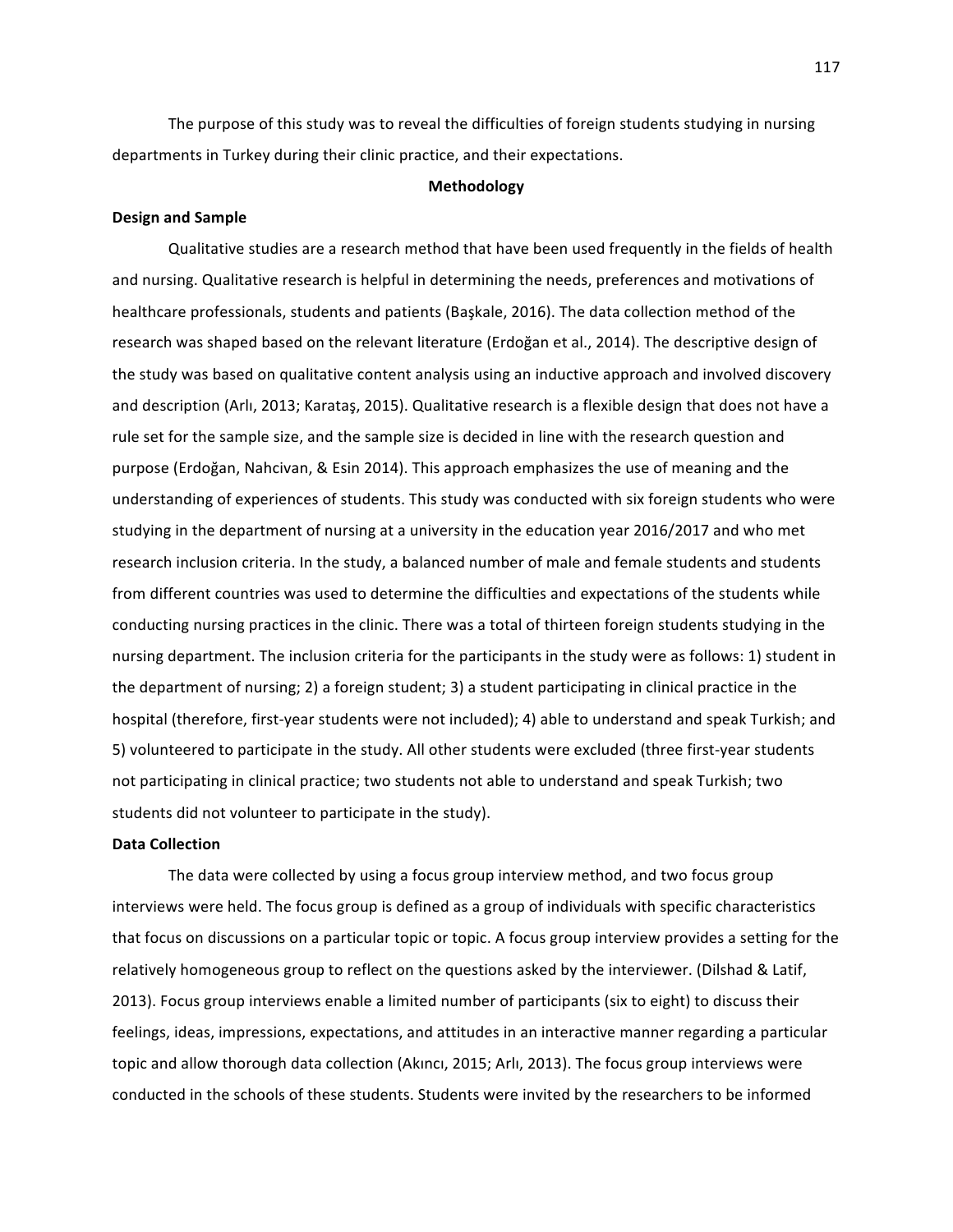about the research. The seating order in the room was arranged so the participants and researchers could see each other. Preliminary interviews are a part of the focus group interview process. In the preliminary interviews held before the focus group interviews, the students were informed about 'what a focus group was', 'that voice recorder would be used during the interviews', and the 'study', and their consent was requested. At the preliminary interviews, students received forms on which they wrote down their sociodemographic information. Next, in-depth interview questions were asked. Because the students might have difficulties in understanding and speaking Turkish, an attempt was made to ask the questions at the simple and clearest, and sufficient time was provided to prevent them from providing superficial responses. One of the researchers asked the interview questions and acted as the moderator during the interview, another researcher recorded the interview uninterrupted with the voice recording device, and a third researcher took short notes on the responses of the students. The duration of the interviews was on average 35 to 45 minutes, and therapeutic communication techniques were used. It was stated that the names of the participants would be kept confidential and interviews were conducted by giving a code name to each.

# **Research Questions for the Interview**

The focus group interviews were used as a data collection tool and questions asked to the participants. A questionnaire was developed by the researchers to elicit the sociodemographic data of the students (age, gender, nationality, grade), and a semi-structured interview form comprising openended questions including the difficulties they experienced (seven questions) and their expectations (five questions) concerning the nursing practices in the clinic were used to collect the data (Table 1).

# **Table 1**

### *Questions to Be Answered in the Study*

1. Difficulties the students experienced during nurses' practices in the clinic: What are difficulties you have experienced in nursing practices due to cultural differences? What are difficulties you have experienced in nursing practices regarding communication or due to the language difference? What are difficulties you have experienced regarding the communication within the team? What are difficulties you have experienced regarding the care giving? What are difficulties you have experienced regarding the application of treatments? What are difficulties you have experienced regarding the providing of patient training to patients?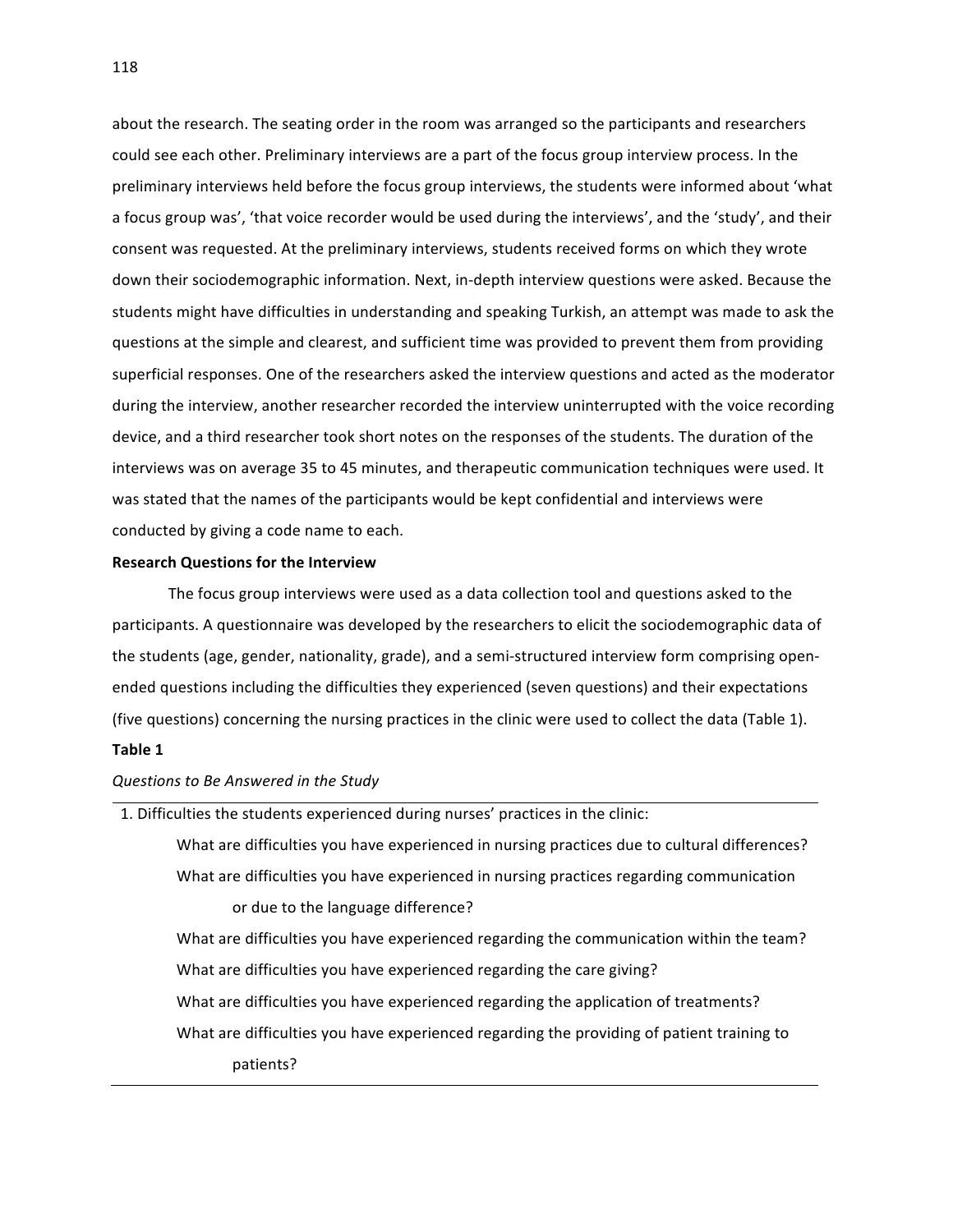What are difficulties you have experienced while exchanging information with your classmates and during the process of practice?

2. Expectations of the students concerning the difficulties they experienced during the nursing practices in the clinic:

What are your expectations from nursing educators?

What are your expectations from the nurses working in the hospitals?

What are your expectations due to cultural differences? (Have you ever had any problem with any of the nurses or educators due to cultural differences or if so, how have you resolved this problem?)

What are your expectations regarding communication or due to language problem? (Have you had a communication problem among your nurses and educators due to language problem or how have you resolved this communication problem?) What are your expectations concerning psychological support?

# **Data Analysis**

To analyse the data obtained from the focus group interviews, the voice-recorded data were recorded as raw data by the researcher without making changes on the computer directly after the interview. The demographic characteristics of the students were analysed through descriptive statistics, and the qualitative data were assessed by using inductive content analysis. Content analysis was implemented in six steps. In the first phase, the voice recording was deciphered by the researcher on the same day as the interviews, and they were recorded by assigning them a code number. In the second phase, after providing the written documentation of the recorded data, they were evaluated independently by three researchers, and the codes likely to be interpreted from each sentence were created. In the third phase, the important sections of the participant statements were chosen to generate the first codes and to assess the reliability of the results during the coding process. In the fourth phase, the researchers noticed themes among the codes. The subcategories were analysed based on the dimensions of both the similarities and the differences before the division (of data/texts) into categories (Kocabıyık, 2016). In the fifth phase, the themes were determined and named during the course of analysing the responses of the students to every question from the semi-structured interview in the fourth and fifth phases (Clarke & Braun, 2013; Tong et al. 2007). A software program was not used to code qualitative data (Tong et al. 2007). In the sixth and last phase, all the obtained data were analysed through thematic analysis and put into a report after their interpretation.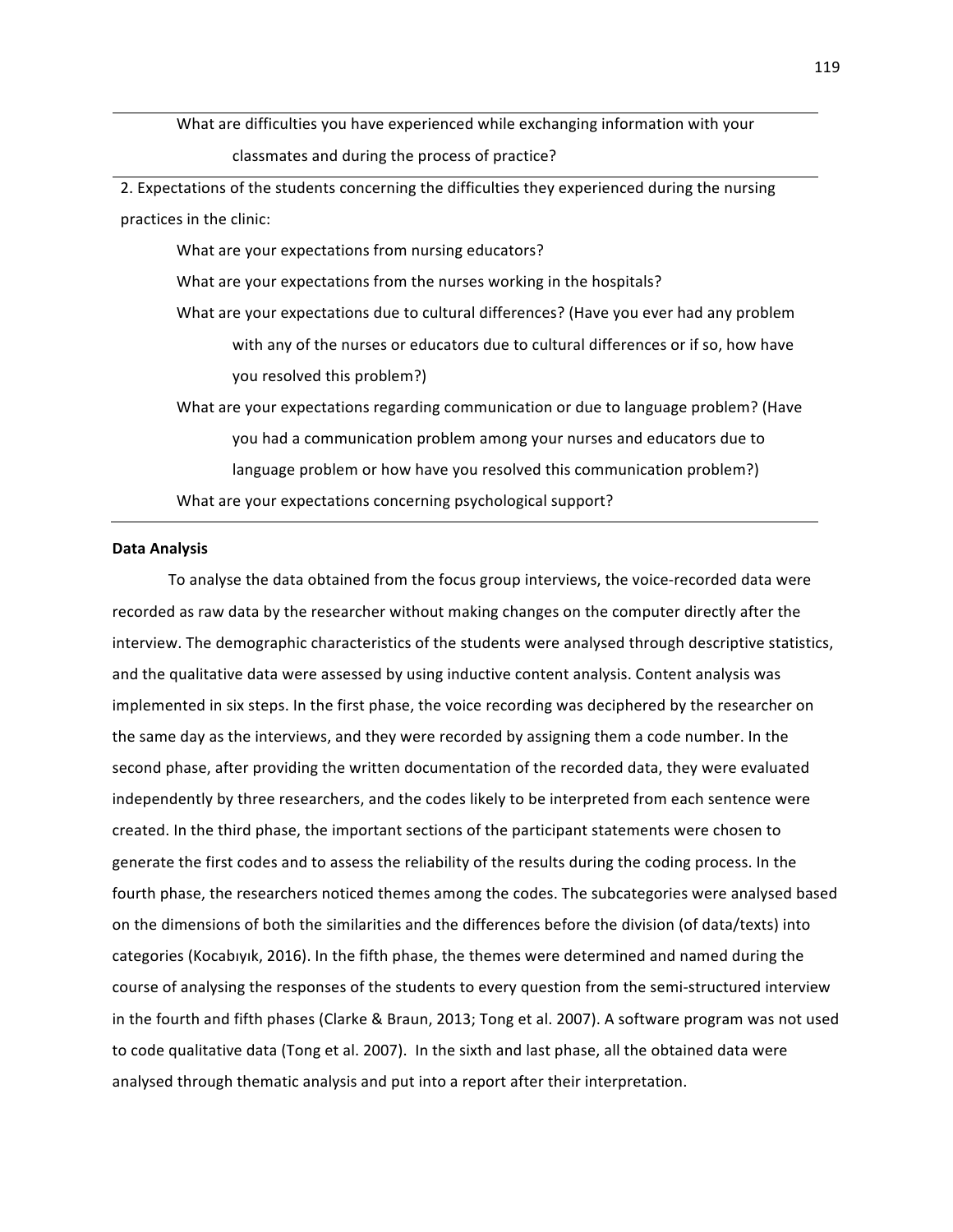# **Ethical Considerations**

Approval from the Non-invasive Trials Ethics Committee of a University (04.05.2017/195384) and written permission from Dean's Office of Faculty of Health Sciences a University was obtained. The students were informed about the purpose and the content of the study, and they provided verbal consent for their participation.

## **Results**

# **Sample Characteristics**

The average age of the participants was 21.5 y (SD 1.87, range: 19 to 23 y). Notably, of all the students 50 percent were female, 16.7 percent were fourth-year students, 50 percent were third-year students, and 33.3 percent were second-year students. Although 33.3 percent of the students resided in the dormitory, 66.7 percent resided off-campus with a housemate. Two students were Nigerian, two were Syrian, one was from Azerbaijan, and another student was from Tajikistan. All students received Turkish language education for a certain period of time at their university before they began their education in the nursing department.

# **Themes and Subthemes**

In this study, two main themes and subthemes were created. Table 2 shows the themes and the subthemes created by using the data of the students.

## **Table 2**

| Themes              |   | Subthemes                                                            |
|---------------------|---|----------------------------------------------------------------------|
| <b>Difficulties</b> | ٠ | Difficulties regarding cultural differences                          |
|                     | ٠ | Difficulties regarding communication                                 |
|                     | ٠ | Difficulties regarding treatment application                         |
|                     |   | Difficulties regarding providing training to the patients in the     |
|                     |   | clinic                                                               |
|                     |   | Difficulties regarding the application of care interventions for the |
|                     |   | patients                                                             |
|                     |   |                                                                      |
| Expectations        |   | Expectations regarding cultural differences                          |
|                     | ٠ | Expectations regarding communication                                 |
|                     |   | Expectations regarding nursing educators                             |
|                     |   |                                                                      |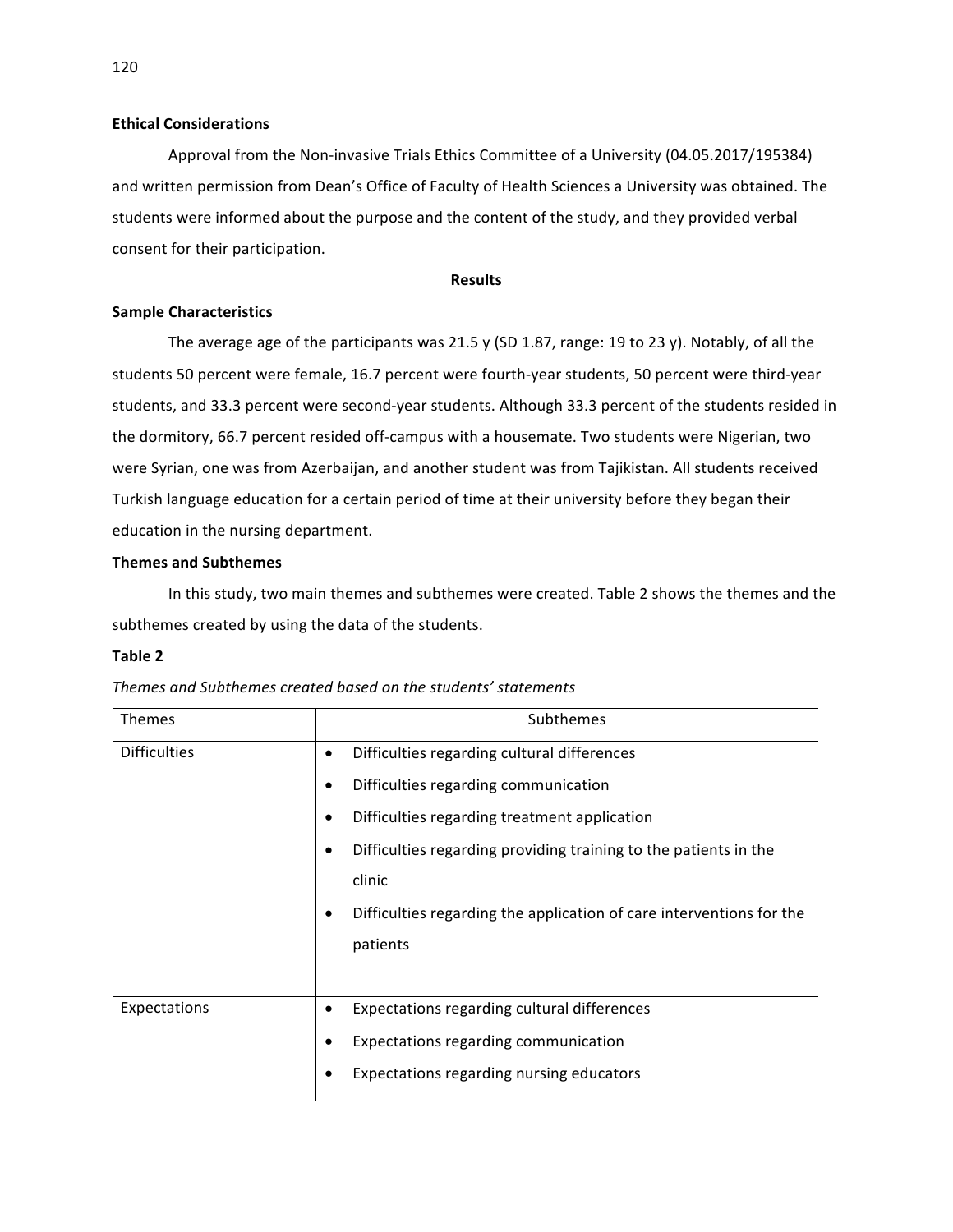| $\bullet$ | Expectations regarding clinic nurses |
|-----------|--------------------------------------|
|           |                                      |
|           |                                      |
|           |                                      |

# **Theme 1: Difficulties**

All the students described the difficulties they experienced regarding nursing practices in the hospital. The majority of difficulties experienced by the students was in regards to communication, and the other most-mentioned difficulties were cultural differences, application of treatments, training patients, and application of care interventions for patients.

### *Difficulties Regarding Cultural Differences*

Most of the students who were foreigners and migrants, did not experience problems regarding cultural differences. The majority of students stated that they were welcomed, and especially by patients. However, some students did not want to provide care for patients of the opposite sex because of cultural reasons. Student views regarding this topic were as follows: "I did not experience difficulty because our cultures are not very different. Our cultures are similar (Because the patient was Azerbaijani)" (Student 1).

While implementing the course of delivery, I could not ask the patients questions I felt hesitant about asking. This is how I am. The situation would have been better if I had been there with a female friend. Whenever I went to see a female patient, my female friend would ask the questions I felt embarrassed about. She would ask, but I would not be able to. I used to feel disturbed when I thought that the patient would hesitate. (Student 2)

# *Difficulties Regarding Communication*

The analysis of the opinions of the students demonstrated that they could not articulate exactly what they wanted to express and could not establish sufficient communication because they thought that the nurses and patients would not understand what they said. Concerning this topic, the students' views were as follows: "I formulate my ideas while communicating. However, while speaking, I put these ideas into words but I have trouble because I am unable to express the exact meaning..." (Student 1).

The nurses in the clinic sometimes assign me patients for blood draws, but some patients say demotivating things like 'this is a foreigner, he does not even speak Turkish, how will he take blood from me?' as I am about to leave, and this makes me sad. (Student 2) Nurses speak too fast during treatments. We do not understand when they pronounce the names of the drugs quickly. My friends understand immediately because they are Turkish.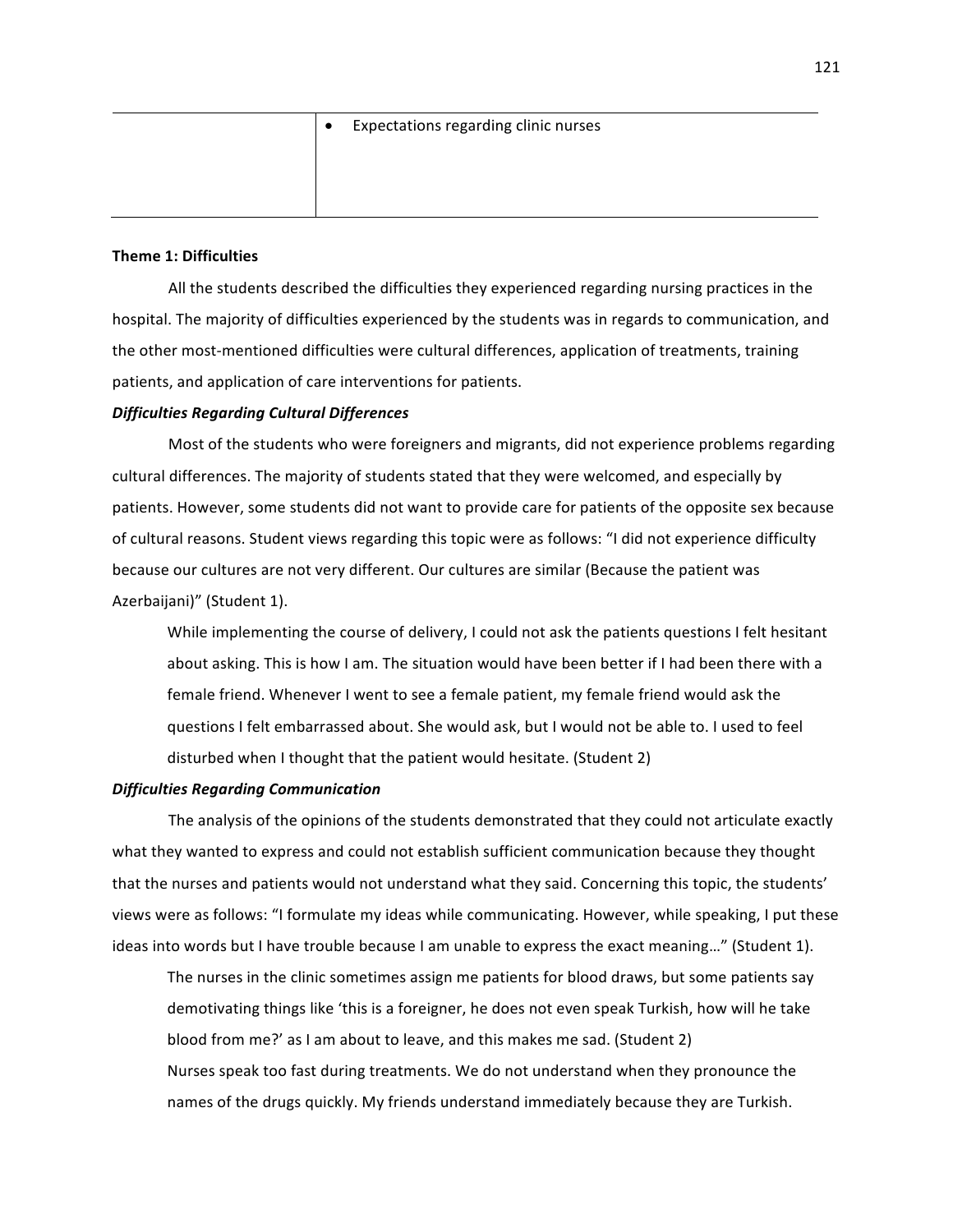However, we find have to request several repetitions to understand. Notably, we do not execute the treatment without understanding fully. (Student 5)

Some patients in Elazığ city do not speak Turkish. They speak languages such as Kurdish or Zazaki. Hence, we do not understand these patients, and they do not understand us. Therefore, miscommunication occurs. (Student 6)

# *Difficulties Regarding Treatment Application*

The views of foreign and migrant students on treatment applications varied. Most of the students stated that they experienced difficulty in applying treatments, and other students apparently received assistance during the application of treatment because they were foreigners. The students' related views were as follows:

During the treatment, the nurses shout out the name of the medications and say "take this and apply this on the patient besides the window", sending me by the patient. They are unable to explain. Therefore, I feel compelled to say "let me ask the nurse." (Student 3) Some patients and nurses said 'these students came from other countries, we should ensure they do not leave the country without learning' during the treatment, and we carried out the treatment for this reason. This was nice. Sometimes there would be things we did not know about. Our Turkish friends or other friends would assist us. (Student 4)

### *Difficulties Regarding Providing Training to the Patients in the Clinic*

The majority of the foreign and migrant students did not mention significant difficulties in providing training to patients. The views of students stating that they experienced difficulties were as follows: "We speak slower than our other friends while speaking Turkish because we are foreigners. This causes problems for us" (Student 3).

I have problems when our lecturers are angry during the course. My lecturer would always look at and inspect me whenever there was a problem, thinking that I may not have understood some of the rules (e.g. putting my telephone into silent mode during the course), even though  $I$ did not do anything. This disturbs me. This prevented me from understanding the subject and providing training to patients. (Student 6)

# **Difficulties in the Application of Care Interventions for Patients**

Although a very small number of foreign and migrant students stated that they did not experience problems regarding the application of care interventions for the patients, most of the students stated that they experienced difficulties in providing care to the opposite sex. The views of a student regarding these concerns were as follows: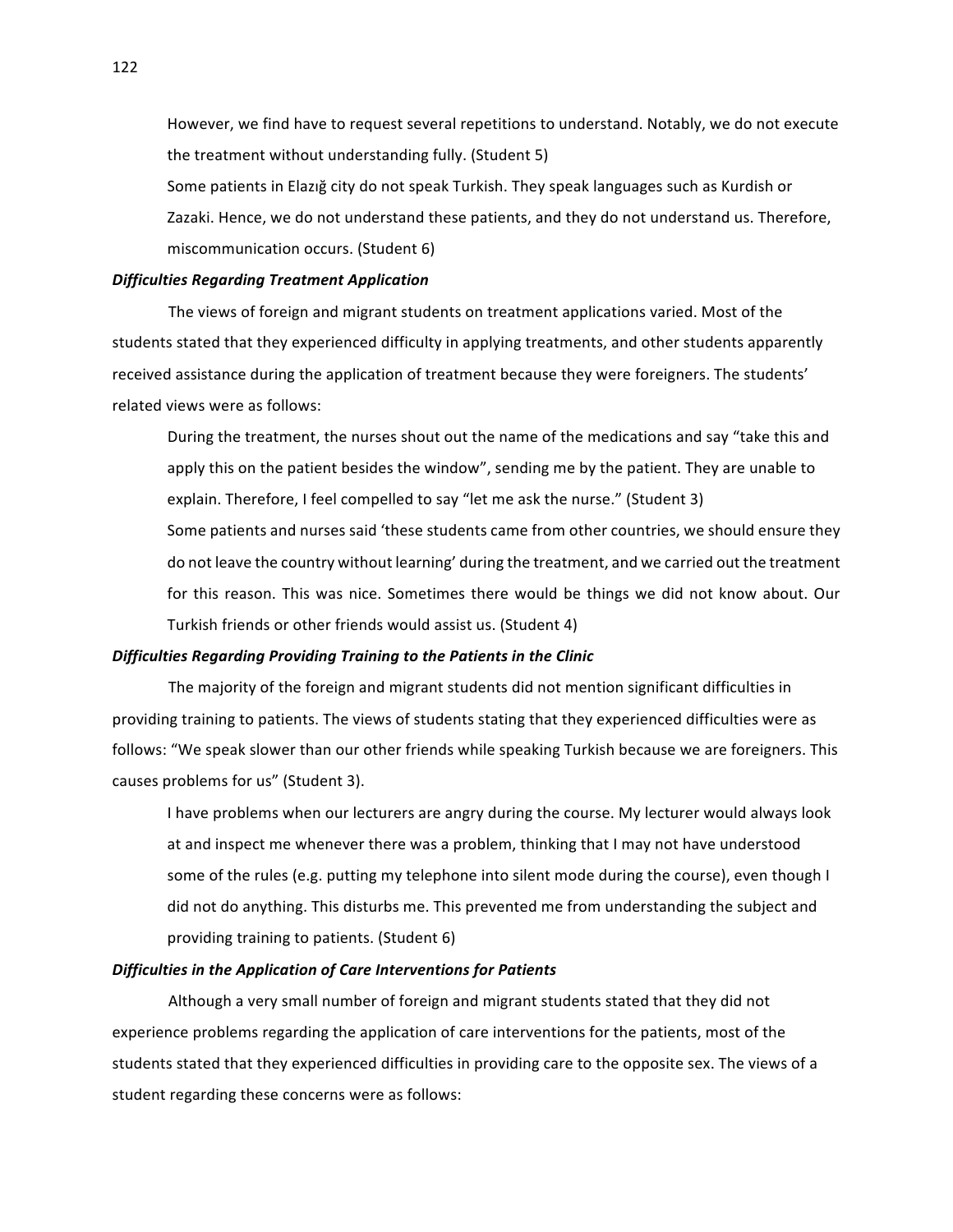Some male patients did not want me to provide care for them. For instance, whenever I wanted to change the urine drainage bag, some patients did not accept me because I was female and asked for another person. They felt shy. This is why I provided care to only female patients. (Student 6)

## **Theme 2: Expectations**

The students identified their expectations regarding the difficulties they experienced during the nursing practices in the clinic, the clinic nurses, and the nursing educators.

# *Expectations Regarding Cultural Differences*

The foreign and migrant students expressed their views regarding their expectations of cultural differences as follows:

For instance, nurses provide us a list and ask us to read the names aloud to patients if we would provide nutrition training to the patients. In this case, no problem occurs. However, when patients ask us questions, we are unable to tell them anything concerning nutrition because our culture is different. Then, I generally receive support from friends who know about the issue. In other words, especially when we are performing a procedure on a patient or providing training to the patient, one of our masters or someone being with us encourages us. (Student 4) During clinic practices, foreigners are misunderstood culturally because they think we may not know some things. Of course, that situation changes over time. However, individuals should still raise awareness on this issue part by the profession. (Student  $6$ )

# *Expectations Regarding Communication*

The foreign and migrant students asserted their expectations on communication as follows: "I asked my friends rather than my lecturers about the language I did not understand because I feel closer to my friends. This is better" (Student 5). "There may be meetings organized at school. They may talk to us. Moreover, language instructors may participate in such meetings and may contribute to our language knowledge" (Student 6).

### *Expectations from Nursing Educators*

The foreign and migrant students reported expectations of nursing educators spending sufficient time for themselves and more frequently accompanying them in the clinic thinking that they may not have understood. Regarding this topic, the student views were as follows:

For patient visits, our professors may spend more time with the foreign students. In the lecture, that is not a big problem, but in the clinic, it may be bad for the patient to carry out a wrong procedure without understanding when we perform a procedure during the clinical practice. (Student 3)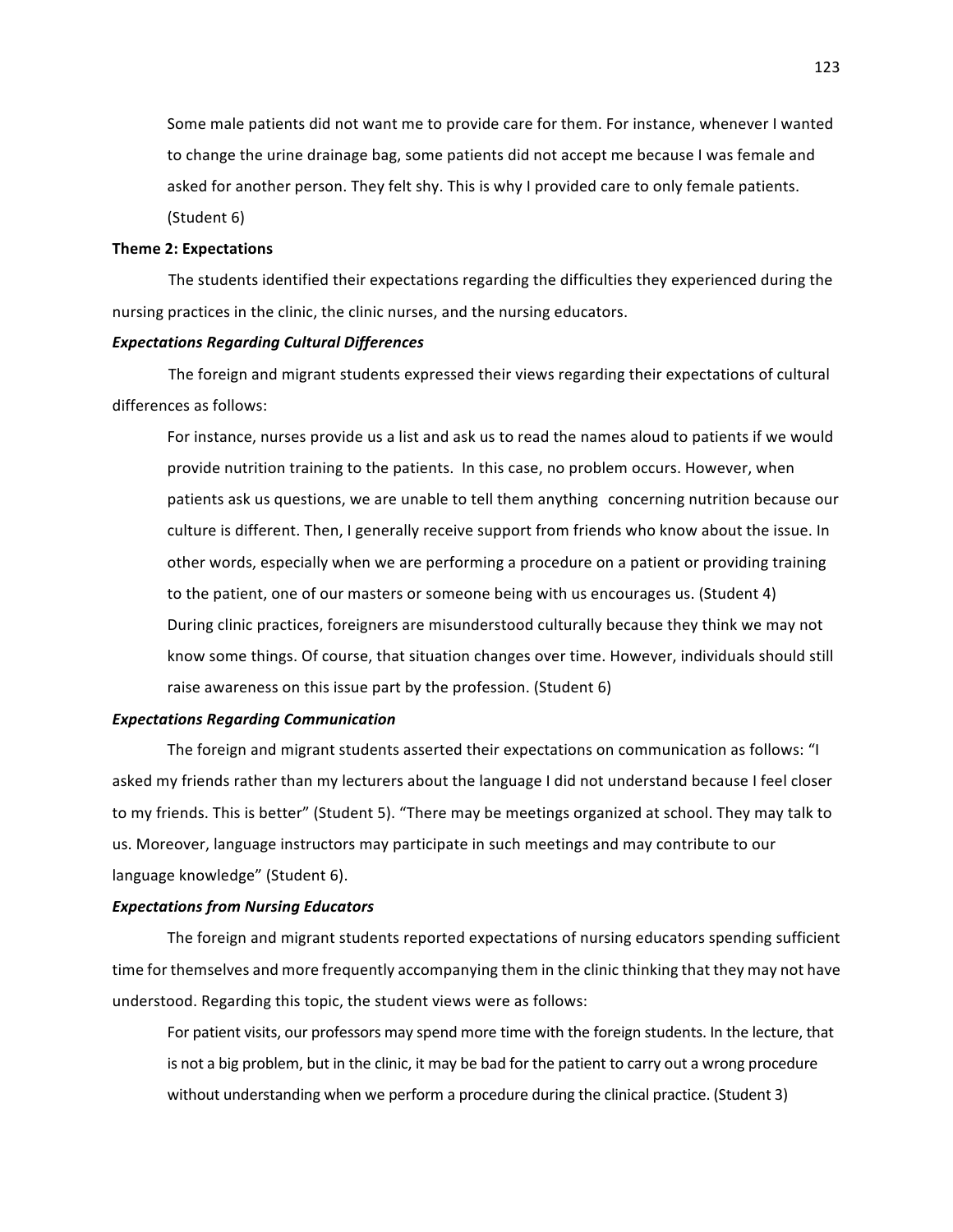Before starting in the hospital, we usually must have many practices in advance of each lecture. The nursing skill lab should be used more. Our motivation should be increased. Instead of being left alone during the practices, it would be better to have our teachers or friends who understand the topic with us. (Student 4)

# *Expectations of Clinic Nurses*

The foreign and migrant students revealed that they did not have many expectations from clinic nurses, and their expectations were more oriented toward their adaptation to the clinic. Regarding this topic, the student views were as follows: Nurses may care with us more in subjects such as adaptation to the clinic and psychological support ..." (Student 2). "Nurses in charge of the clinic may assist us as well. They should train us regarding several topics. In other words, we would understand better if she said, for example, 'this is how you should give this medicine'" (Student 5).

### **Discussion**

The analysis of the study revealed two subthemes. (1) Students' difficulties regarding cultural differences, communication, treatment application, providing training to patients, and care intervention application to patients; and (2) students' expectations regarding adaptation in terms of communication, cultural differences, and from nurse educators and clinic nurses.

Effective communication with patients and health care workers is a key process in safe and quality health care. Patient and clinician relationships rely on good communication, resulting in improved patient satisfaction, adherence to medical recommendations, and better healthcare outcomes (Almutairi, 2015). Students' most frequently experienced problems were related to understanding the language and adapting to the culture and educational environment of the host society (Malekisanimaleki & Altay, 2017). The majority of students experienced difficulties in communication during clinic practice. Language and communication problems were some of the most significant factors affecting foreigners requesting the provision of health services (Moyce et al., 2016). Speaking the same language while communicating is crucial during the treatment and care process. Communication problems are likely to occur based on the gaps in the use of common language and may influence and change the treatment and care approach. Problems occurred between speakers of the same language and would be more likely to occur in the process evaluation between individuals with different native languages (Taşcı, 2012). In the literature, the most notable barrier to nurses' and student nurses' provision of health care has been communication (Jirwe et al., 2010; Polat & Akçan, 2016; Tuzcu & Bademli, 2014;). In the studies conducted on midwifery and/or nursing students in Turkey, the most frequent problem experienced by students while providing care for patients during clinical practice was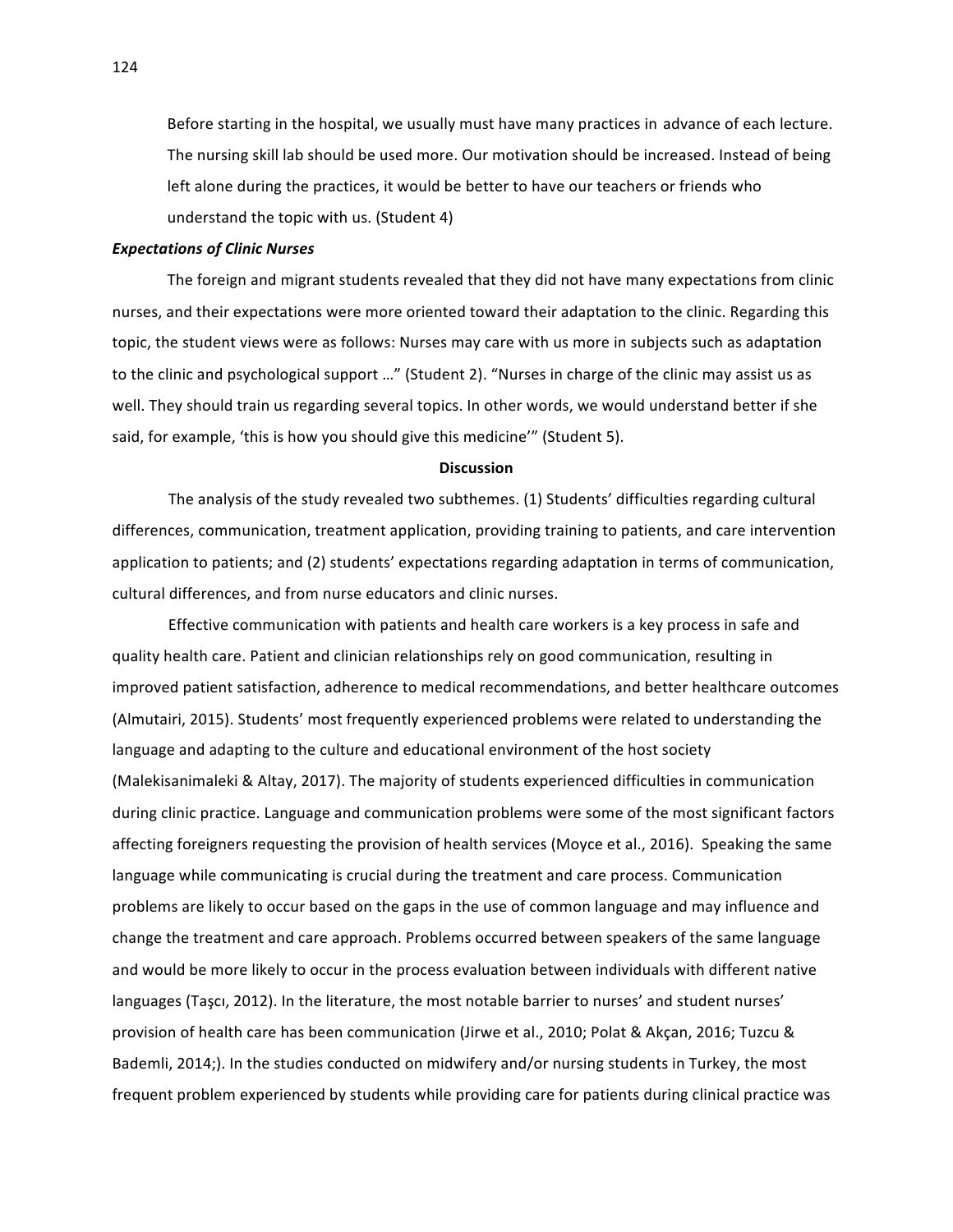communication (Tanrıverdi et al. 2010; Tortumluoglu et al. 2007). Similarly, Tortumluoğlu et al. (2006) determined that students who experienced cultural diversity in patient care experienced these diversities while communicating with patients (44. 2 percent). In the study conducted by Lundberg et al. (2005) with fourth-year nursing students, most nursing students indicated that language and communication were the greatest problems when providing care to patients who were culturally diverse. A different study by Enterieva and Sezgin (2016) indicated problems regarding instruction language, and the most frequently encountered problem by the students was language. In studies conducted with foreign nurses, they had difficulties understanding medical terminology (Xu et al. 2008), speaking (Sherman & Eggen-berger, 2008; Xu et al. 2008), interpreting the body language (Okougha & Tilki, 2010), and establishing communication with patients and colleagues from different cultural backgrounds (Ma et al., 2010). Kesten et al. (2010) attempted to determine the problems regarding education and language of 15 foreign students studying at a university in Turkey and found that if students had a sufficient command of Turkish, this affected their reading comprehension skills negatively. Additionally, the students had problems expressing themselves, and the problems they experienced during their courses were associated with their insufficient level of Turkish.

This study observed that only students with a similar culture to theirs (Azerbaijani) had few problems in communication. It is reported that the most determining factor on this issue is the cultural and geographical distance-proximity of the country they went for the purpose of education (Kıroğlu et al., 2010). This occurred because students from Turkic Republics have historical and cultural connections and similarities with Turkey (Ertürk et al., 2004).

Communication difficulties led to distress and discomfort for the students. Language and communication barriers may have caused problems of emotional stress, disappointment and, embarrassment for foreign nurses (Moyce et al., 2016). Another study concluded that fear of communication caused foreign nurses to be shy about defending themselves and the patients (Allan & Larsen, 2003). In study Small and Pretorius, (2010) demonstrated that nursing roles were observational rather than invasive because of the hesitation of the students.

This study determined that the student nurses experienced problems because of cultural differences and experienced difficulties in providing care due to gender differences. Lundberg et al. (2005) found that student nurses had problems related to gender while providing care to patients who were culturally different. Özçetin (2013) concluded that within the time the foreign students stayed in Turkey, the biggest challenge was cultural differences. Insufficient cultural awareness and difficulty with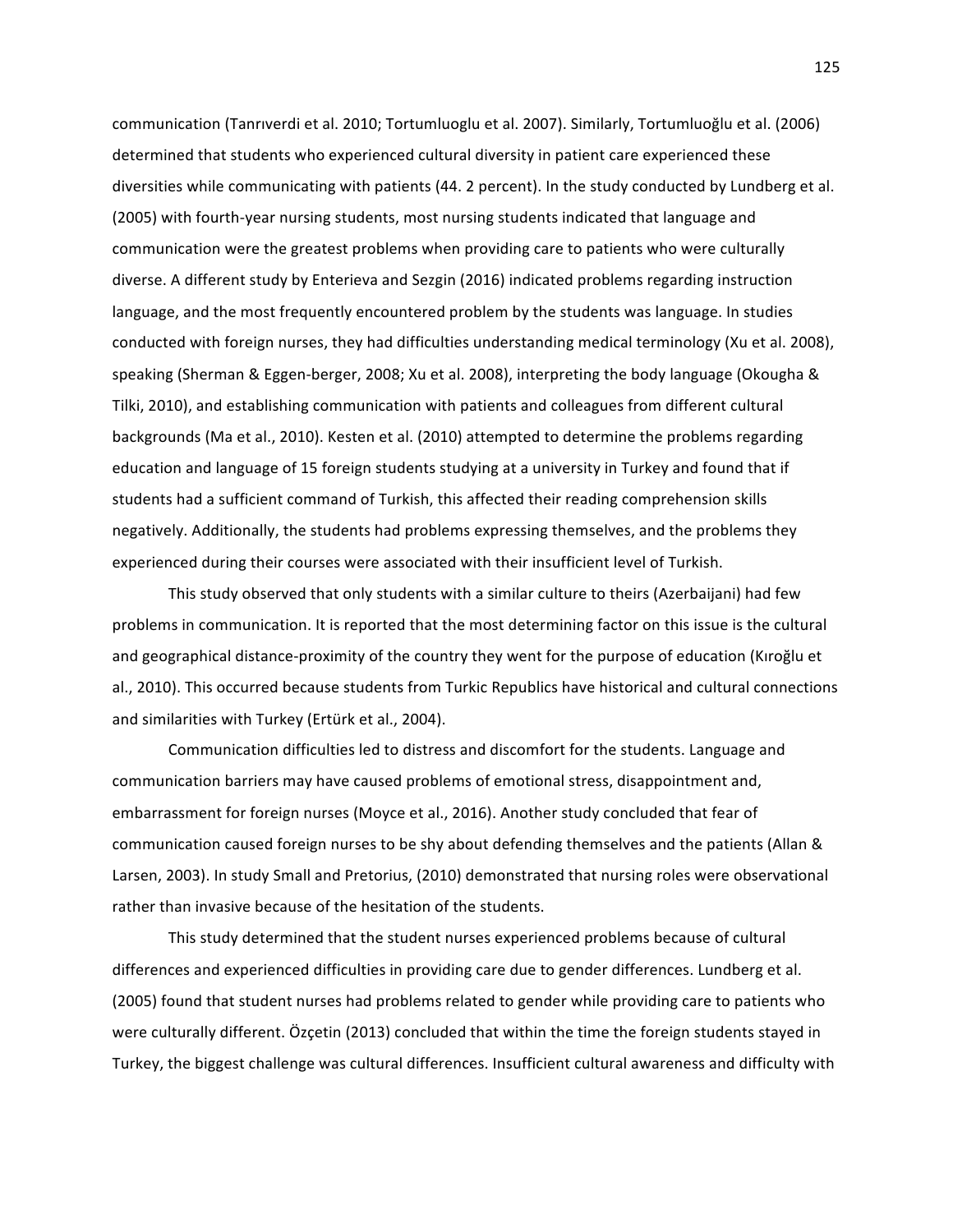communication create barriers to understanding between nurses and patients from different cultures (Stimpson & Martin, 2005).

One of the teachers' major responsibilities is to treat nursing students properly in the clinic, causing higher enthusiasm and motivation for learning as well as increasing their self-confidence (Jamshidi et al., 2016). In Turkey, clinical teaching in nursing education is generally performed by instructors in nursing schools, and clinical nurses working in hospitals (Dağ et al., 2019). The students expect their nursing educators to spend sufficient time with them, to be more present with them in the clinic because they might have problems understanding, and to have more frequent communication with them. Students must receive support and positive feedback from their educators because the role of motivation in learning is significant and the educator has a significant role in positively or negatively influencing the motivation of the students and their adaptation to the clinic (Günüşen & Üstün, 2012). Especially notable is that the instructor as a role model and means of support for the student either in theoretical courses or fields of application positively strengthen the students learning of care behaviour and respect for their profession (Bahçecioğlu Turan et al., 2017). In Narouz's (2018) study, almost half of foreign students' difficulties to communicate with clinical instructors. Weaver (2006) stated that providing positive feedback to students increased their confidence and was encouraging. One means to create a positive learning environment for students is to have them comfortably express themselves. Educators are responsible for providing this opportunity to students (Günüşen & Üstün, 2012). For this reason, educators must support students, particularly students who are foreign, and be present with them during nursing practices in the clinic as much as possible to increase their adaptation into the clinic and provide self-confidence.

This study also revealed that the students had expectations of the nurses in terms of their adaptation to the clinic and receiving support. In the clinics where practice occurs, nurses must be in charge to be a positive role model, be aware, be experienced and qualified in terms of occupational skills, and able to achieve the goals of the practice (Polat et al., 2018). The student must be guided, supported, and feel this support during the practices (Killam & Carter, 2010). In study by Adamson (2018), the relationship with their mentor or preceptor was also important and students looked to them for reassurance and spoke of the value they placed on this support. Students from foreign countries experiencing difficulties in many factors such as cultural factors and communication may require this type of support a lot more.

**Conclusion**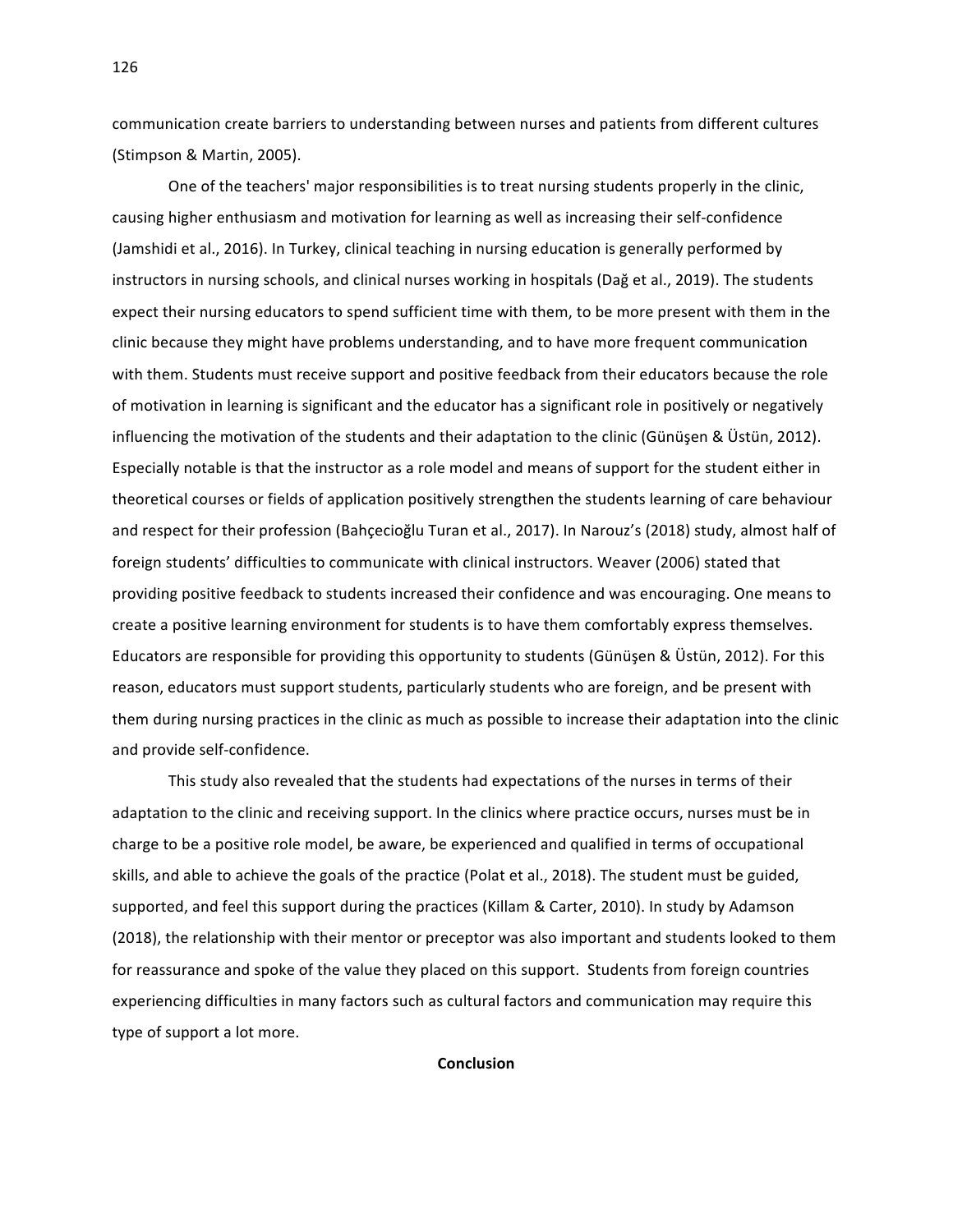It was observed that the foreign and migrant students participating in this study experienced difficulties regarding communication, applying treatments, providing training to patients, and applying care interventions to patients during nursing practice in the clinic; they also had expectations from nursing educators to spend sufficient time with them and be present with them in the clinic, and from nurses to assist them for adaptation to the clinic. The advisors have, of course, more tasks in particular to overcome such difficulties. The advisors and the nursing educators should provide academic guidance, orientation, and the required support to students from foreign countries in subjects such as adaptation, amalgamation, and establishing communication, especially during their first year.

In order to identify the difficulties experienced by foreign students in clinical practice, a broader sample of studies may be recommended. In addition, in this sense, it may be suggested conducting comprehensive quantitative studies with samples from other universities in Turkey, by considering variables such as their country, university, department, class, and gender.

## **Author Note**

Serap PARLAR KILIÇ, RN, PhD. She works as a Professor at İnonu University Faculty of Nursing, Department of Internal Medicine Nursing, Malatya, Turkey. She works on chronic diseases, foreign students, and the elderly. Email: serap.parlar27@gmail.com

Gülendam KARADAĞ, RN, PhD. She works as an Associate Professor at Dokuz Eylül University Faculty of Nursing, Department of Public Health Nursing, İzmir, Turkey. She works on nursing education, nursing student, vulnerable groups. Email: gkaradag71@gmail.com

Nermin KILIC, Nurse, RN, Firat University Institute of Health Sciences, Nursing Department, Turkey. She works as a nurse in Elazig State Hospital. She is a PhD student in the Internal Medicine Nursing program of Inönü University, Institute of Health Sciences. Email: nermin4423.kilic@gmail.com

Cihat DEMIREL, Nurse, RN, Firat University Institute of Health Sciences, Nursing Department, Turkey. He works as a nurse in Inönü University Hospital. He is a PhD student in the Internal Medicine Nursing program of İnönü University, Institute of Health Sciences. Email: cihatdemirel34@gmail.com

### **References**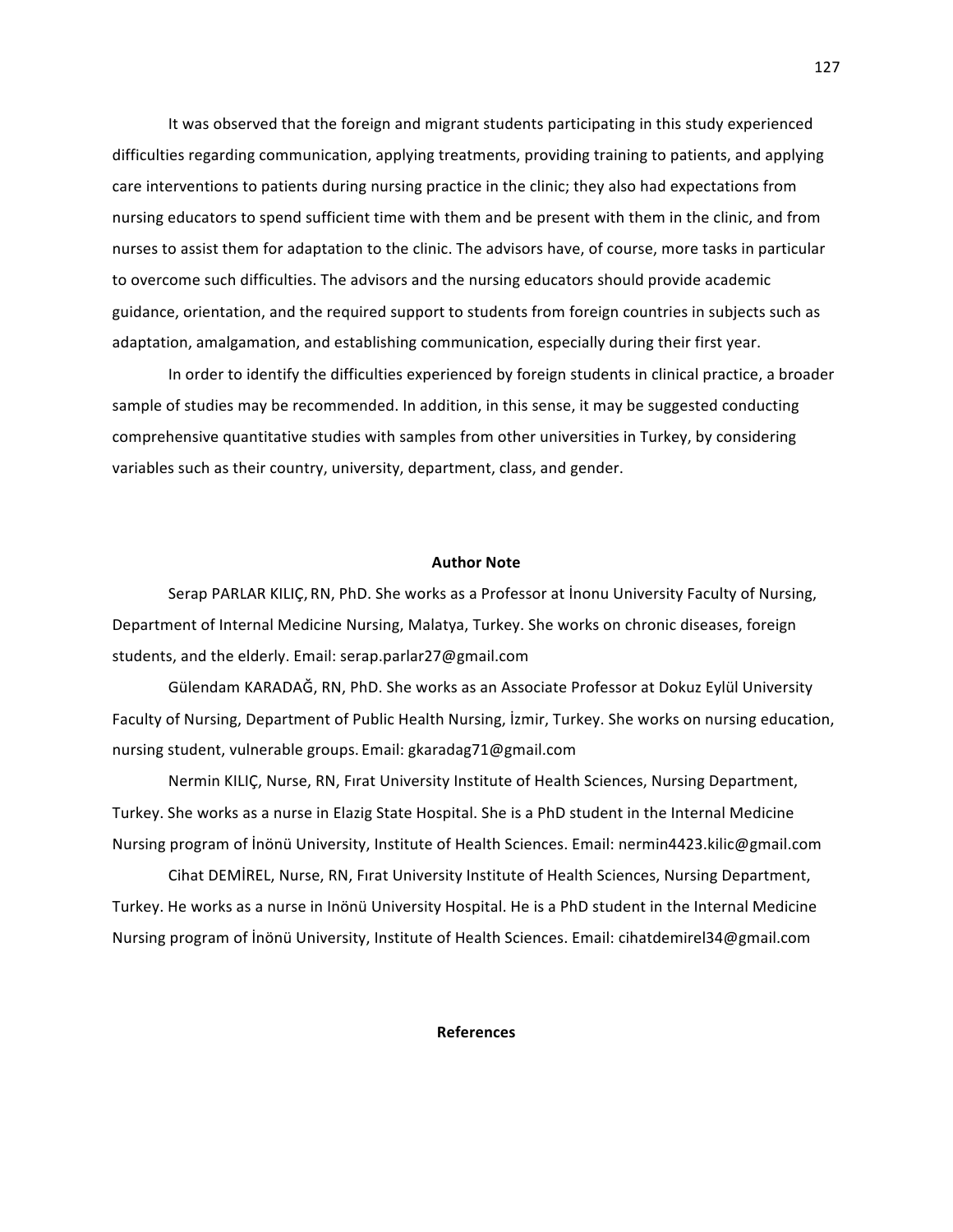- Adamson, E. (2018). Culture, courage and compassion: Exploring the experience of student nurses on placement abroad. *Journal of Compassionate Health Care, 5*(5). https://doi.org/10.1186/s40639-018-0048-4
- Akıncı, Z. (2015). Meslek yüksekokullarında verilen turizm eğitiminin değerlendirilmesi: Bir odak grup calışması [The evaluation of tourism educationin vocational high schools: A focus group study]. *Mediterranean Journal of Humanities, 5*(1), 43-59. https://doi.org/10.13114/MJH.2015111367
- Alagöz, S. B. & Geçkil, E. (2017). Yabancı uyruklu üniversite öğrencilerinin sorunlarının incelenmesi: Konya İli örneği [Investigation of the problems of foreign university students: Konya Province examination]. *Anatolian Nursing Health Sciences Journal, 20*(4), 278-284.
- Allan, H. & Larsen, J. A. (2003). "We need respect": Experiences of internationally recruited nurses in the UK. https://www.rcn.org.uk/\_data/assets/pdf\_file/0008/78587/002061.pdf
- Almutairi, K. M. (2015). Culture and language differences as a barrier to provision of quality care by the health workforce in Saudi Arabia. Saudi Medical Journal, 36(4), 425-431. https://doi.org/10.15537/smj.2015.4.10133
- Arlı, E. (2013). Barınma yerinin üniversite öğrencilerinin kişisel ve sosyal gelişim ve akademik başarı üzerindeki etkilerinin odak grup görüşmesi ile incelenmesi. [Review of the effects of housing place on individual and social development and academic success of university students by focus group discussion]. Journal of Higher Education and Science, 3(2), 173-178.
- Başkale, H. (2016). Nitel Araştırmalarda Geçerlik, Güvenirlik ve Örneklem Büyüklüğünün Belirlenmesi [Determination of validity, reliability and sample size in qualitative studies]. *Dokuz Eylul University E- Jornal of Nursing Faculty, 9*(1), 23-28
- Clarke, V. & Braun, V., (2013). Teaching thematic analysis: Overcoming challenges and developing strategies for effective learning. The Psychologist, 26(2), 120-123.
- Dağ, Gülten S, Kılıç, Hülya Fırat, and Görgülü, Refia S, (2019). Difficulties in clinical nursing education: Views of nurse instructors'. *International Archives of Nursing and Health Care*, 5(1), 114. doi: 10.23937/2469-5823/1510114.
- Dilshad, R. M. & Latif, M. I. (2013). Focus group interview as a tool for qualitative research: An analysis. *Pakistan Journal of Social Sciences (PJSS), 33*(2), 191-198.
- Doğru, ME. (2020). Yükseköğretim Kurumlarında Okuyan Yabancı Uyruklu Öğrenci Dağılımının Analizi: Mersin Üniversitesi Örneği [Analysis of the Distribution of Foreign Students Studying in Higher Education Institutions: The Case of Mersin University]. *International Congress of Management*, *Economy and Policy (ICOMEP'20),* 5-6 December, 2020 Proceedings Book (pp. 132-144).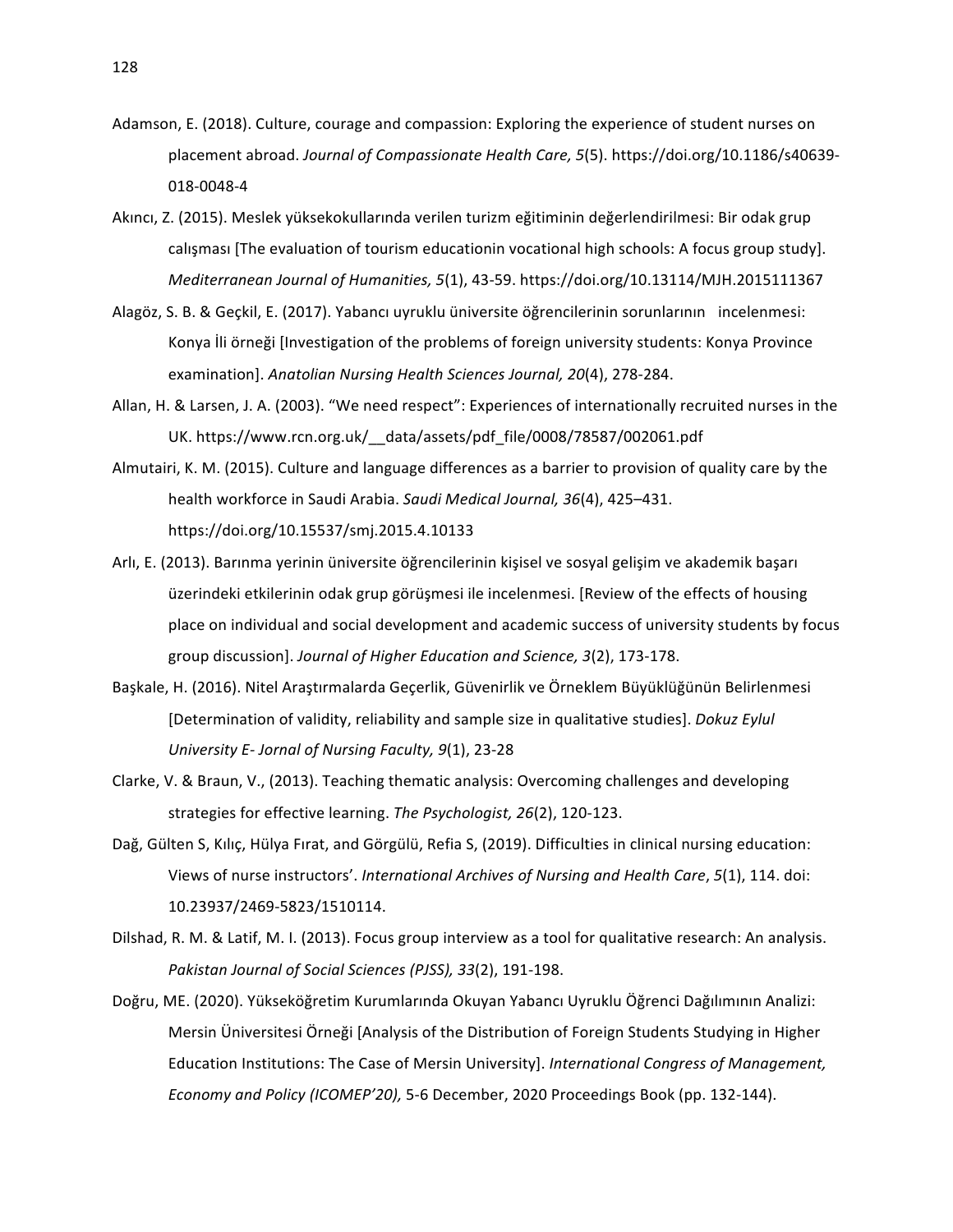- Enterieva, M. & Sezgin, F. (2016). Türki Cumhuriyetlerden Türkiye'ye gelen Yükseköğretim Öğrencilerinin Akademik ve Sosyal Beklentilerinin Karşılanma Düzeyi [The fulfilment level of Turkic Republics higher education students' academic and social expectations in Turkey]. *Journal of Higher Education and Science, 6*(1), 102-115. https://doi.org/10.5961/jhes.2016.147
- Erdoğan, S., Nahcivan, N., & Esin, M. N. (2014). Nitel Araştırmalar. Hemşirelikte Araştırma, [Qualitative research. Research in nursing], *İstanbul, Nobel Tıp Kitabevi*, 133-145.
- Ertürk, Y. E., Beşirli, H. & Dursun, T. (2004). Türk cumhuriyetleri öğrencilerinin Türk dünyasına bakışları [Perspectives of students of Turkish republics to the Turkish World]. Ankara, Siyasal Kitabevi.
- Foronda, C. L. (2008). A concept analysis of cultural sensitivity. *Journal of Transcultural Nursing, 19*(2), 207-212. https://doi.org/10.1177/1043659608317093
- Günüşen, N. P & Üstün, B., (2012). Hemşirelik öğrencilerinin klinik eğitimde verilen geribildirime yönelik görüşleri [The perspectives of nursing students about feedback in clinical education]. Anatolian *Nursing Health Sciences Journal, 15*(3), 197-204.
- Jamshidi, N., Molazem, Z., S., Farkhondeh, T. C. & Kalyani, M. N. (2016). The challenges of nursing students in the clinical learning environment: A qualitative study. Scientific World Journal, 1846178.
- Jirwe, M., Gerrish, K. & Emami, A. (2010). Student nurses' experiences of communication in crosscultural care encounters. *Scandinavian Journal of Caring Sciences, 24*(3), 436-444. doi: 10.1111/j.1471-6712.2009.00733.x.
- Karataş, Z. (2015). Sosyal bilimlerde nitel araştırma yöntemleri. [Qualitative research methods in the social sciences]. Manevi Temelli Sosyal Hizmet Araştırmaları Dergisi, 1(1), 62-80.
- Karataş, Z. (2017). Sosyal bilim araştırmalarında paradigma değişimi: Nitel yaklaşımın yükselişi [Paradigm transformation in social sciences research: Rise of qualitative approach]. Türkiye Sosyal Hizmet *Araştırmaları Dergisi, 1*(1), 68-86.
- Kesten, A., Kıroğlu, K. & Elma, C. (2010). Language and education problems of international students in Turkey. *Kırgızistan Türkiye Manas Üniversitesi Sosyal Bilimler Dergisi, 24*, 65-85.
- Kıroğlu, K., Kesten, A. & Elma, C. (2010). Türkiye'de öğrenim gören yabancı uyruklu lisans öğrencilerinin sosyo-kültürel ve ekonomik sorunları [Socio-cultural and economical problems of undergraduate international students in Turkey]. *Mersin Üniversitesi Eğitim Fakültesi Dergisi, 6*(2), 26-39.
- Killam, L. & Carter, L. (2010). Challenges to the student nurse on clinical placement in the rural setting: A review of the literature. *Rural Remote Health, 10*(3), 1523.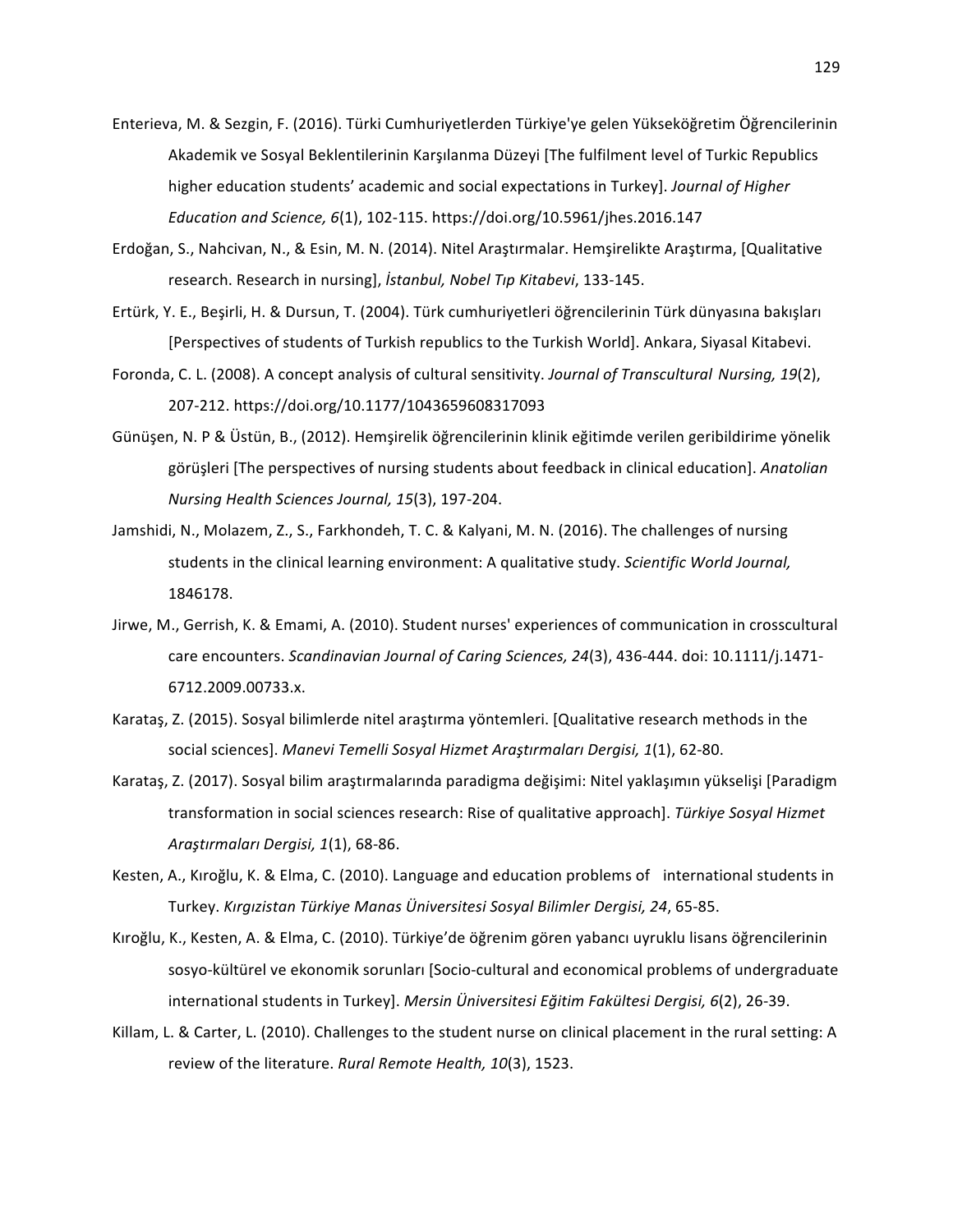- Kocabıyık, O. O. (2016). Olgubilim ve Gömülü Kuram: Bazı Özellikler Açısından Karşılaştırma [Phenomenology and grounded theory: A Comparison in terms of Some features]. *Trakya Üniversitesi Eğitim Fakültesi Dergisi, 6*(1), 51-66.
- Kocabıyık, O. O., Donat, S. B. & Güvendir, M. A. (2019). Yükseköğretimde Öğrenim Gören Uluslararası Öğrencilerin Sorunları [The problems of international students studying in higher education]. *Journal of Human Sciences, 16*(2), 561-581. doi:10.14687/jhs.v16i2.5455.
- Lundberg, P. C., Bäckström, J. & Widén, S. (2005). Caregiving to patients who are culturally diverse by Swedish last-year nursing students. *Journal of Transcultural Nursing, 16*(3), 255-262. doi:10.1177/1043659605274952
- Ma, A. X., Griffin, M. T., Quinn, C., Katie, L. & Fitzpatrick, J. J. (2010). Demands of immigration among Chinese nurses. *International Journal of Nursing Practice, 1*, 443-53. doi:10.1111/j.1440-172X.2010.01868.x
- Maier-Lorentz, M. M. (2008). Transcultural nursing: Its importance in nursing practice. *Journal of Cultural Diversity, 15*, 37-43.
- Malekisanimaleki, R. & Altay, B. (2017). Ondokuz Mayıs Üniversitesi'nde öğrenim gören yabancı uyruklu öğrencilerin sosyal destek ve yalnızlık düzeyleri ile kaygı durumlarının belirlenmesi [The determination of social support and livestock levels of foreign students who have studied in Ondokuz Mayıs University]. *Ankara Sağlık Bilimleri Dergisi,* (1-2-3), 71-96.
- Moyce, S., Lash, R., & Siantz, M. L. de L, (2016). Migration experiences of foreign educated nurses: A systematic review of the literature. Journal of Transcultural Nursing, 27(2), 181-188. doi:10.1177/1043659615569538
- Narouz, L. I. (2018). Challenges and culture shock symptoms among international nursing students at Cairo University. *IOSR Journal of Nursing and Health Science (IOSR-JNHS)* 7(4), 58-66. doi: 10.9790/1959-0704055866 www.iosrjournals.org 58
- Okougha, M. & Tilki, M. (2010). Experience of overseas nurses: The potential for misunderstanding. *British Journal of Nursing, 19*(2), 102-106. doi:10.12968/bjon.2010.19.2.46293
- Özçetin, S. (2013). Yükseköğrenim Gören Yabancı Uyruklu Öğrencilerin Sosyal Uyumlarını Etkileyen Etmenler [The factors that affect foreign university students' social adaptation]. Master's Thesis, Turkey; Hacettepe University Institute of Social Sciences.
- Polat, D. C. & Akcan, E. (2016). Hemşirelik Öğrencilerinin Yabancı Uyruklu Hastalara Bakım Vermede Yaşadığı Güçlükler [Difficulties experienced of nursing students who give care to foreign patients]. Anatolian Nursing Health Sciences Journal, 19, 9-13.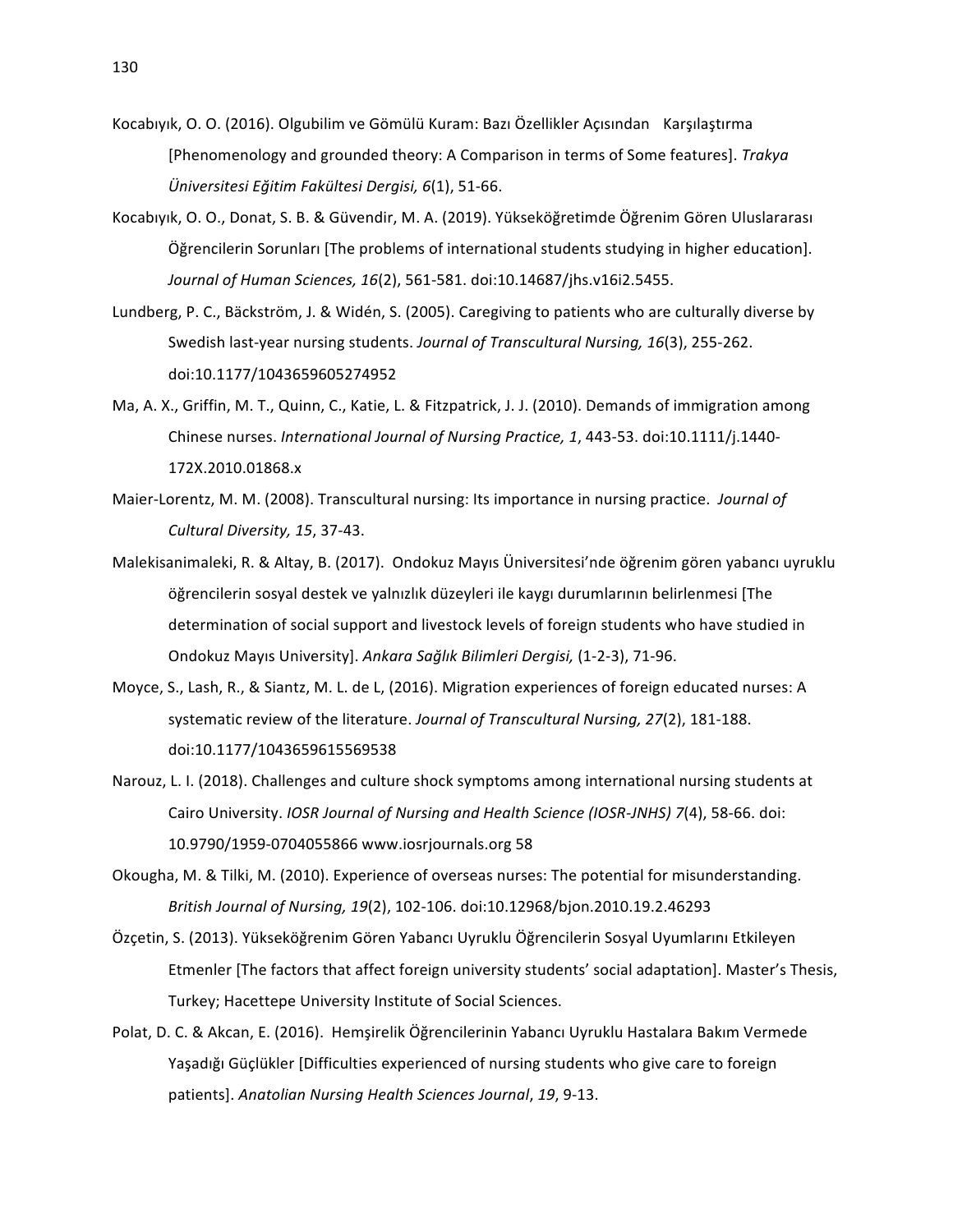- Polat, Ş. Erkan, H. A. Çınar, G. & Afşar D. L. (2018). Bir Üniversite Hastanesinde Klinik Uygulama Yapan Öğrenci Hemşirelerin Uygulama Alanlarına Yönelik Görüşleri [Opinions of student nurses practicing in clinics of a university hospital about their fields of application]. *Journal of Health and Nursing Management, 5*(2), 64-74.
- Rienties, B. & Tempelaar, D. (2013). The role of cultural dimensions of international and Dutch students on academic and social integration and academic performance in the Netherlands. International *Journal of Intercultural Relations, 37*(2), 188-201. https://doi.org/10.1016/j.ijintrel.2012.11.004
- Shawwa, L. A., Abulaban, A. A, Abulaban, A. A, Merdad, A., Baghlaf, S., Algethami, A., Abu-shanab, J. & Balkhoyor, A. (2015). Factors potentially influencing academic performance among medical students. *Advances in Medical Education Practice, 6*, 65-75.
- OECD. (2016). *International students numbers*. Retrieved from http://www.oecd.org/education/skillsbeyond-school/EAG2017CN-Turkey-Turkish.pdf
- Seviğ, Ü. & Tanrıverdi, G. (2012). Kültürlerarası hemşireliğin tanımı, amacı, önemi ve tarihsel gelişimi. Kültürlerarası Hemşirelik, 1. Baskı. İstanbul, İstanbul Kitabevi, ss.109-114.
- Sezgin, A. A. & Yolcu, T. (2016). Göç ile gelen uluslararası öğrencilerin sosyal uyum ve toplumsal kabul süreci [Social cohesion and social acceptance process of incoming international students]. *Humanitas, 4*(7), 417-436.
- Sherman, R. O. & Eggenberger, T. (2008). Transitioning internationally recruited nurses into clinical settings. Journal of Continuing Education in Nursing, 39(12), 535-44. https://doi.org/10.3928/00220124-20081201-03
- Small, L. & Pretorius, L. (2010). Foreign nursing students: Their profile and perceptions of nursing care in Namibia. Journal of Interdisciplinary Health Sciences, 15(1), 1-8.
- Stimpson, J. & Martin, K. (2005). Cultural perceptions of Finnish nursing students regarding people and nurses of the United States: A pilot study. *Journal of Transcultural Nursing, 16*(1), 64-70. doi: 10.1177/1043659604270961.
- Şahin, M. & Demirtaş, H. (2014). Üniversitelerde yabancı uyruklu öğrencilerin akademik başarı düzeyleri, yaşadıkları sorunlar ve çözüm önerileri [Academic success levels of foreign students at universities, their problems and solutions]. *Milli Eğitim Dergisi, 43(204)*, 88-113.
- Tanrıverdi, G. Okanlı, A., Şıpkın, S., Özyazıcıoğlu, N. & Akyıl, R. (2010). The evaluation of the cultural differences experienced by nursing and midwifery students in nursing. *Dokuz Eylul University E-Jornal of Nursing Faculty, 3*, 117-122.